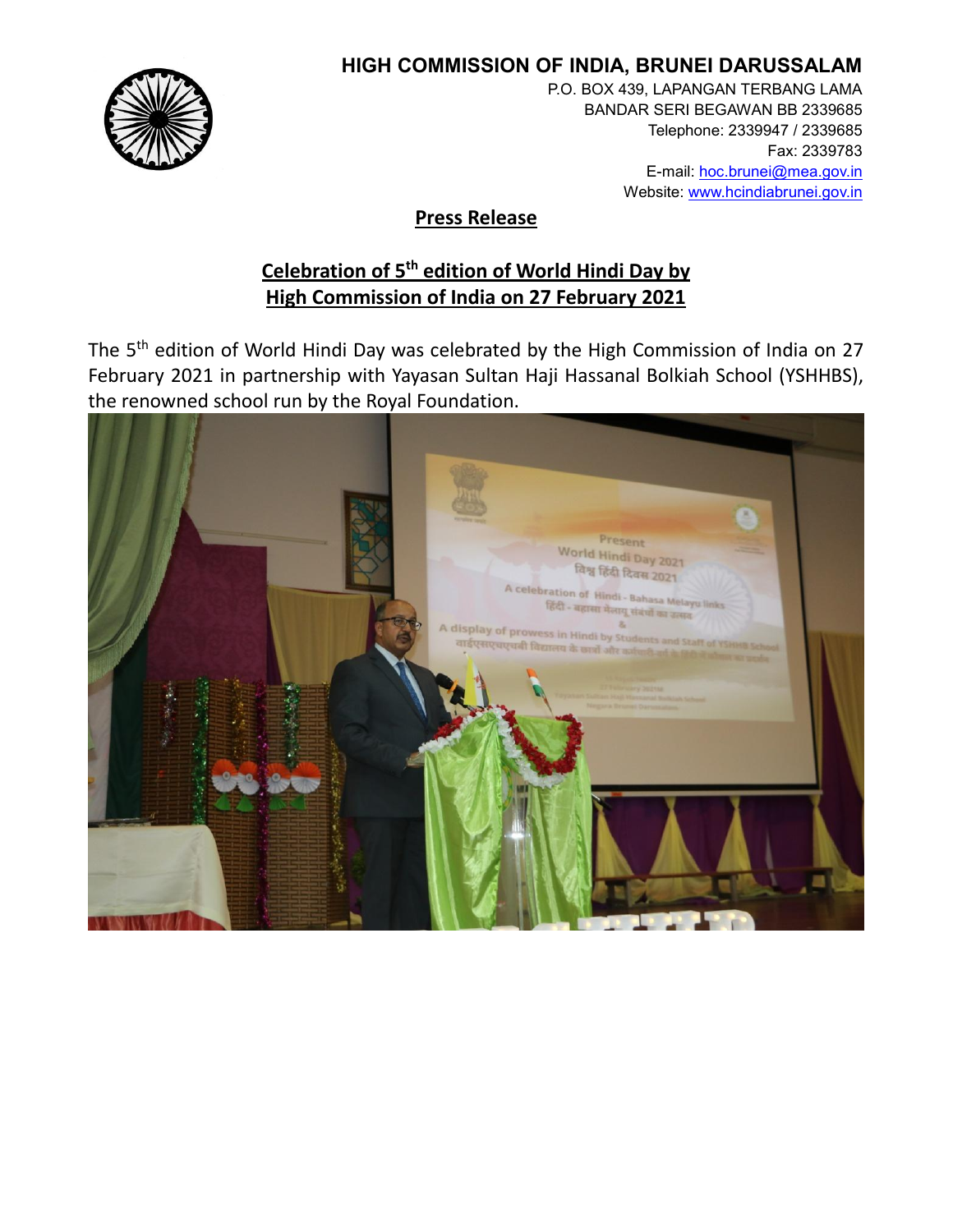The event saw participation of 10 students from Primary School, 9 Students from Secondary School and 3 faculty members. They recited poems, sang songs and delivered dialogues from popular Bollywood movies. In addition, a group of 14 children from Kindergarten presented a mesmerizing performance. Around 340 students and faculty were present during the function.

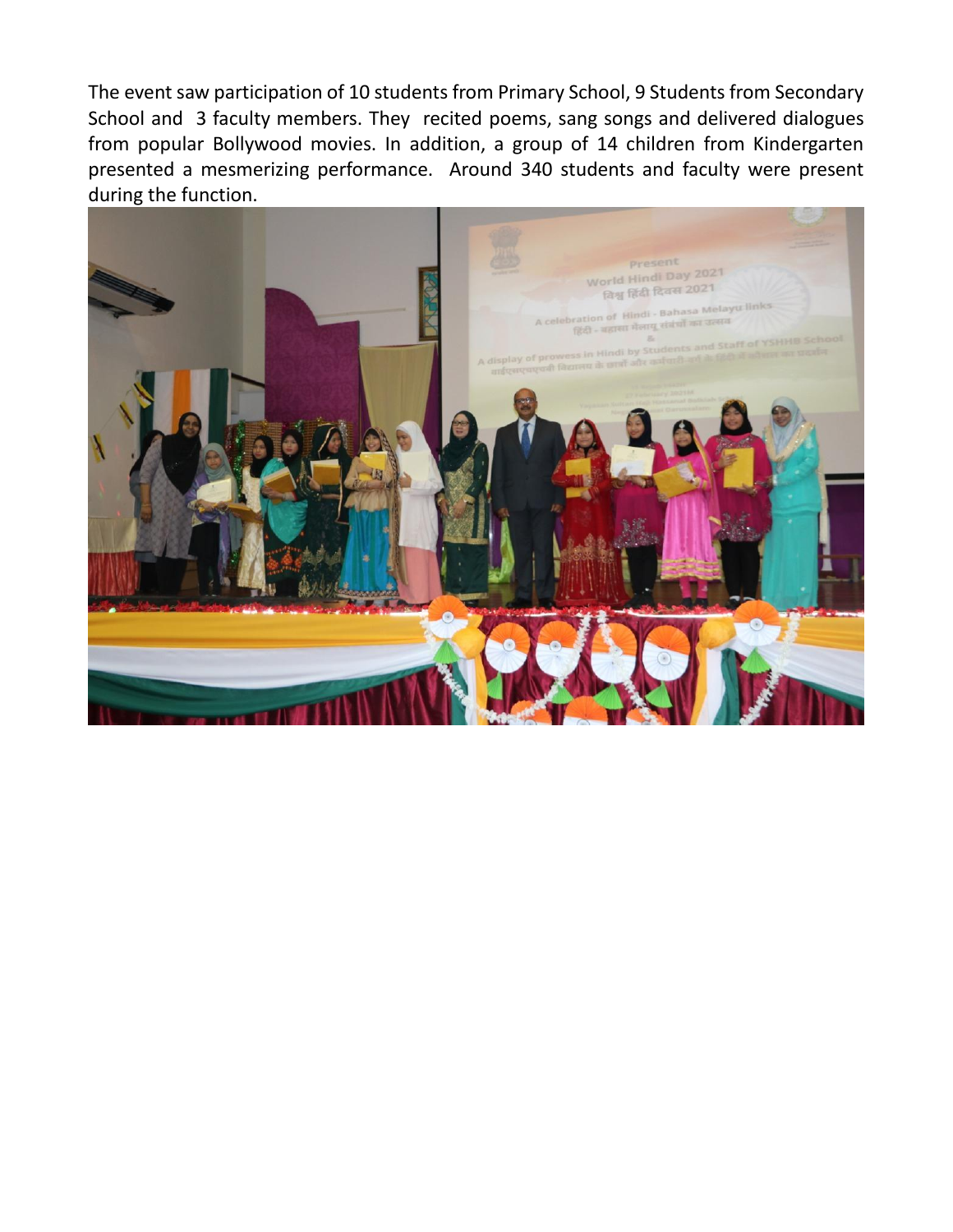Cash awards, certificates and books were presented to 16 students and 3 faculty members, winners in the three designated categories. All the participants were also presented with certificates and books.

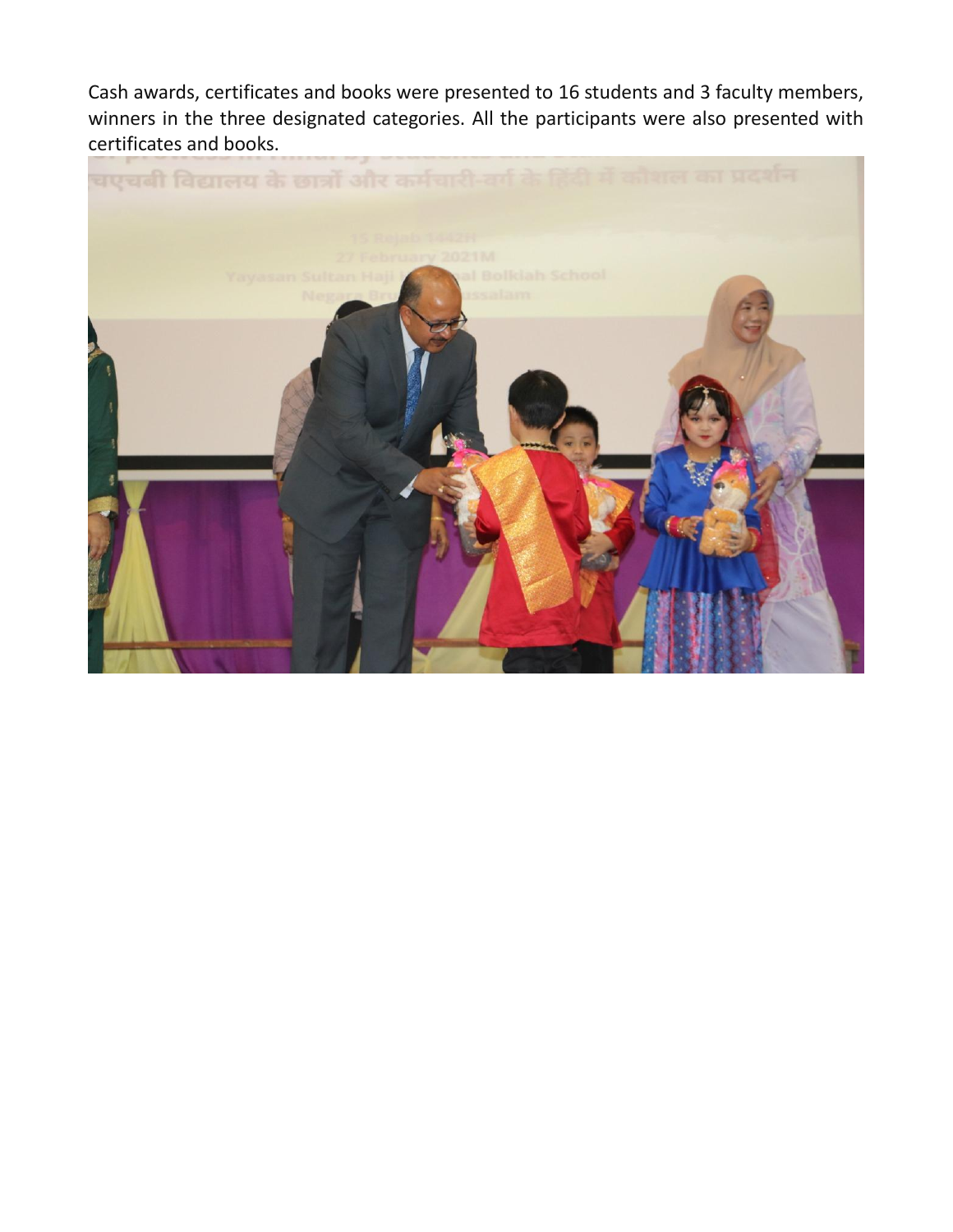The event was graced by the High Commissioner of India, H.E. Ajaneesh Kumar, as Guest of Honour; a representative from Ministry of Education, Government of Brunei Darussalam; the Assisting Managing Director, the CEO and the Principals of Secondary, Primary and Kindergarten sections of YSHHBS; and Chairman, Deputy-Chairman and Secretary of Parent-Teacher Association.

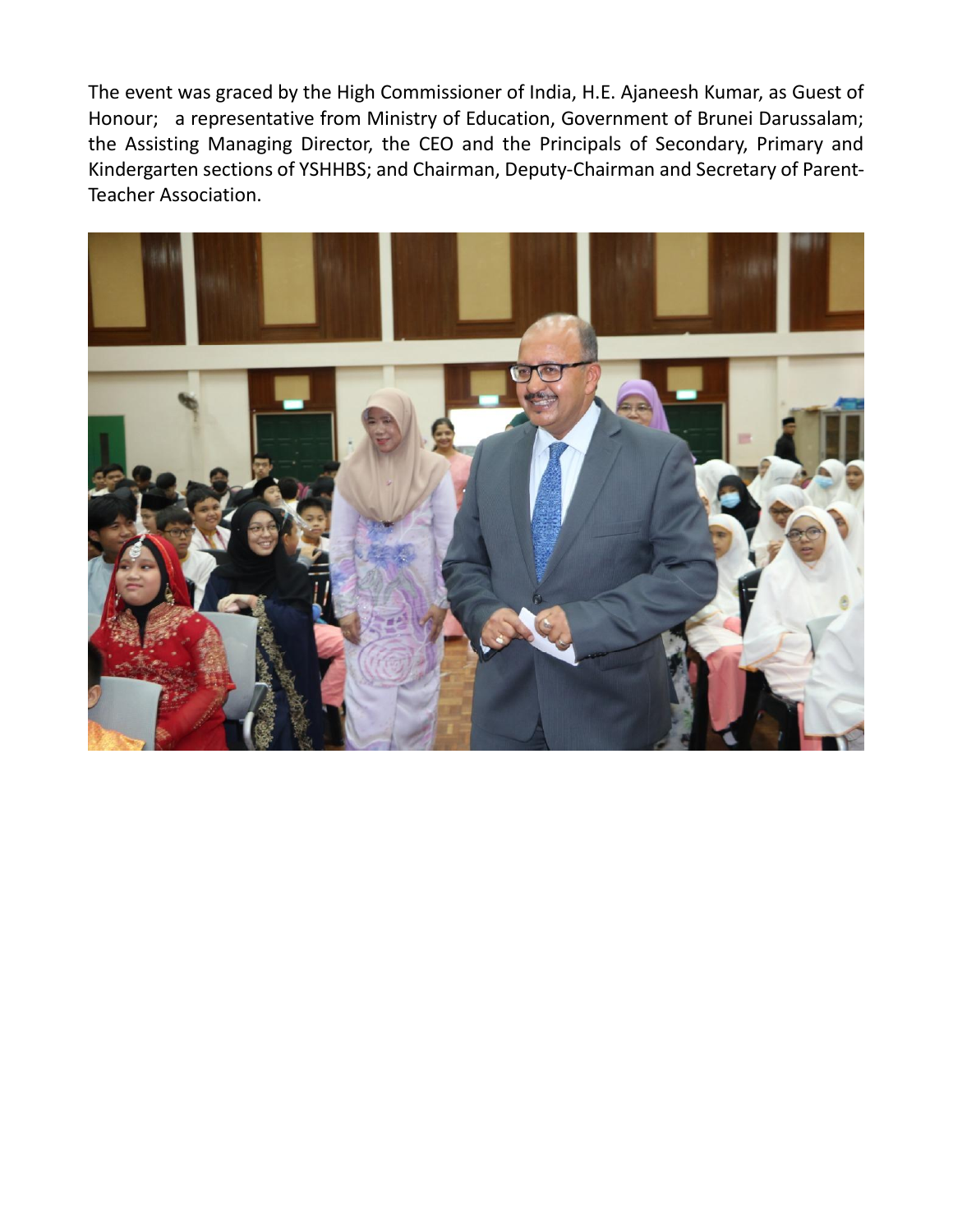In his keynote address the High Commissioner highlighted that the Ministry of External Affairs, Government of India hosts many special programmes to promote the Hindi language through its Missions abroad who engage with local educational institutions to hold special programmes highlighting the importance and significance of Hindi. The aim behind the celebration of World Hindi Day 2021 is to promote and propagate the language at global stage.